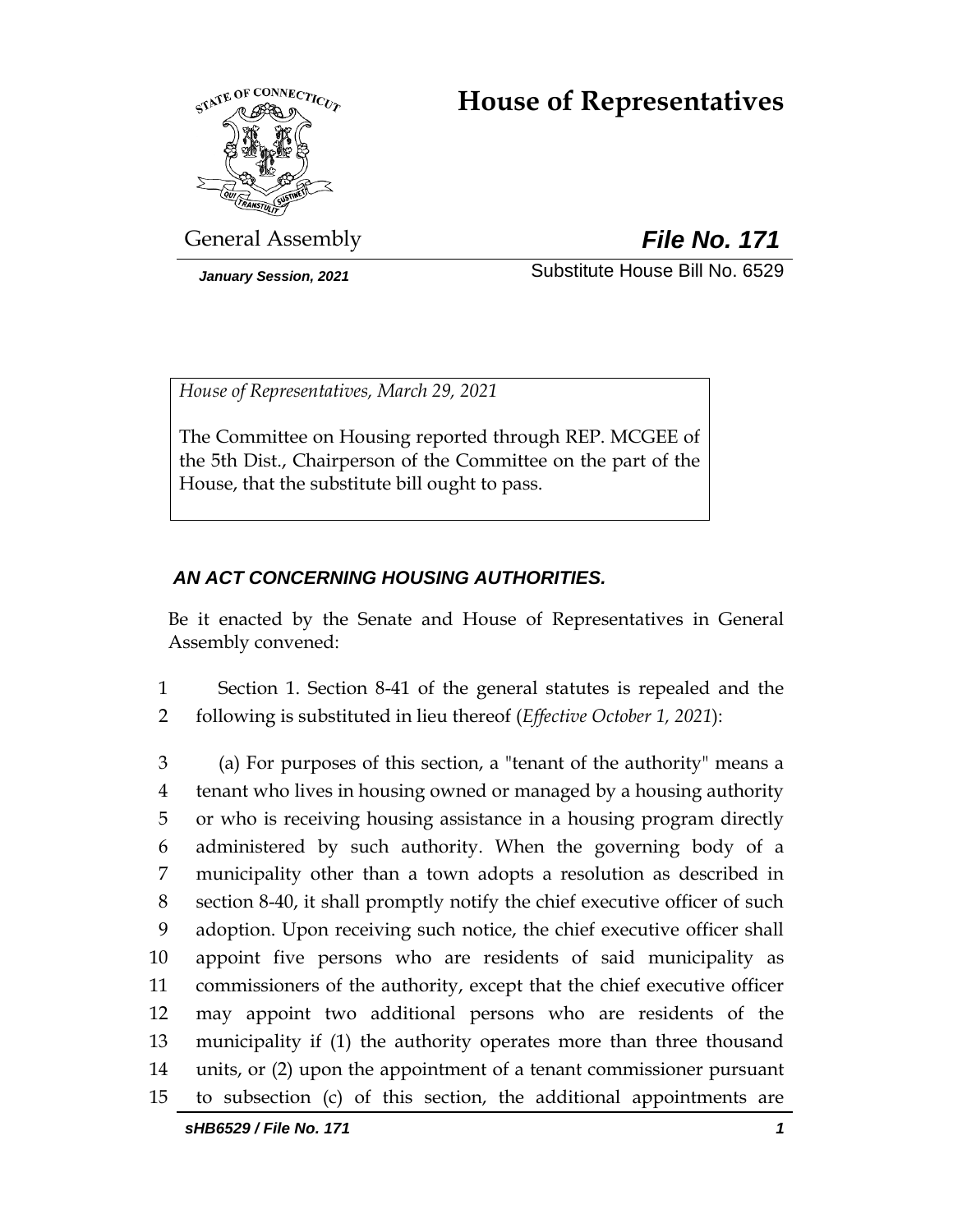necessary to achieve compliance with 24 CFR 964.415 or section 9-167a. If the governing body of a town adopts such a resolution, such body shall appoint five persons who are residents of said town as commissioners of the authority created for such town, except that such body may appoint two additional persons who are residents of the town if, upon the appointment of a tenant commissioner pursuant to subsection (c) of this section, the additional appointments are necessary to achieve compliance with 24 CFR 964.415 or section 9-167a. The commissioners who are first so appointed shall be designated to serve for a term of either one, two, three, four or five years, except that if the authority has five members, the terms of not more than one member shall expire in the same year. Terms shall commence on the first day of the month next succeeding the date of their appointment, and annually thereafter a commissioner shall be appointed to serve for five years except that any vacancy which may occur because of a change of residence by a commissioner, removal of a commissioner, resignation or death shall be filled for the unexpired portion of the term. If a governing body increases the membership of the authority on or after July 1, 1995, such governing body shall, by resolution, provide for a term of five years for each such additional member. The term of the chairman shall be three years. At least one of such commissioners of an authority having five members, and at least two of such commissioners of an authority having more than five members, shall be a tenant or tenants of the authority selected pursuant to subsection (c) of this section. If, on October 1, 1979, a municipality has adopted a resolution as described in section 8-40, but has no tenants serving as commissioners, the chief executive officer of a municipality other than a town or the governing body of a town shall appoint a tenant who meets the qualifications set out in this section as a commissioner of such authority when the next vacancy occurs. No commissioner of an authority may hold any public office in the municipality for which the authority is created. A commissioner shall hold office until said commissioner's successor is 48 appointed and has qualified. Not later than January 1, 2022, each commissioner who is serving on said date and, thereafter, upon appointment, each newly appointed commissioner who is not a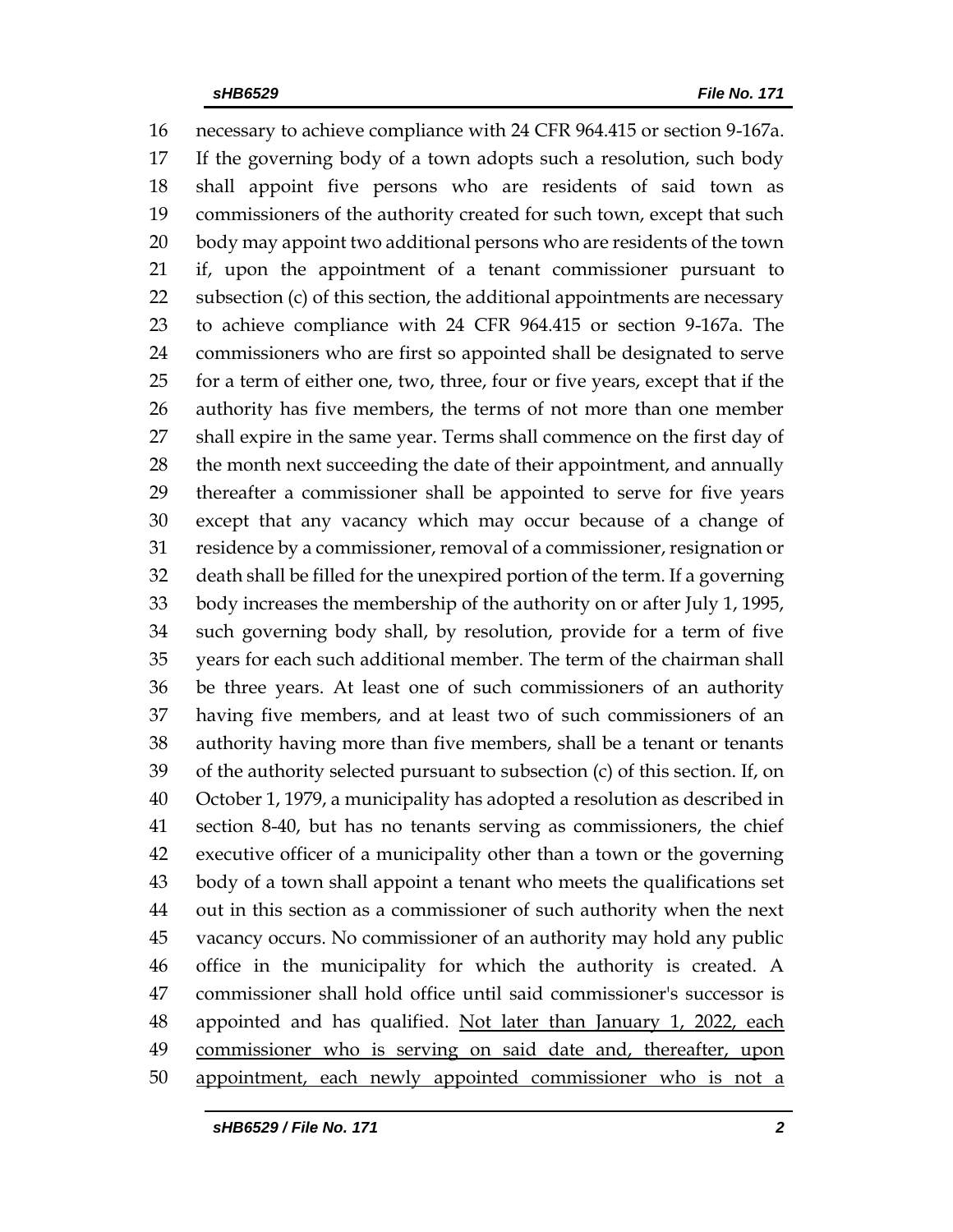reappointment, shall participate in a training for housing authority commissioners provided by the United States Department of Housing 53 and Urban Development. A certificate of the appointment or reappointment of any commissioner shall be filed with the clerk and shall be conclusive evidence of the legal appointment of such commissioner, after said commissioner has taken an oath in the form prescribed in the first paragraph of section 1-25. The powers of each authority shall be vested in the commissioners thereof. Three commissioners shall constitute a quorum if the authority consists of five commissioners. Four commissioners shall constitute a quorum if the authority consists of more than five commissioners. Action may be taken by the authority upon a vote of not less than a majority of the commissioners present, unless the bylaws of the authority require a larger number. The chief executive officer, or, in the case of an authority for a town, the governing body of the town, shall designate which of the commissioners shall be the first chairman, but when the office of chairman of the authority becomes vacant, the authority shall select a chairman from among its commissioners. An authority shall select from among its commissioners a vice chairman, and it may employ a secretary, who shall be executive director, and technical experts and such other officers, agents and employees, permanent and temporary, as it requires, and shall determine their qualifications, duties and compensation, provided, in municipalities having a civil service law, all appointments and promotions, except the employment of the secretary, shall be based on examinations given and lists prepared under such law, and, except so far as may be inconsistent with the terms of this chapter, such civil service law and regulations adopted thereunder shall apply to such housing authority and its personnel. For such legal services as it requires, an authority may employ its own counsel and legal staff. An authority may delegate any of its powers and duties to one or more of 81 its agents or employees. Any person employed by a housing authority on October 1, 2021, shall submit to a state and national criminal history records check conducted in accordance with the provisions of section 29-17a, and, thereafter, any prospective employee hired on or after said 85 date by an authority, shall submit to such criminal history records check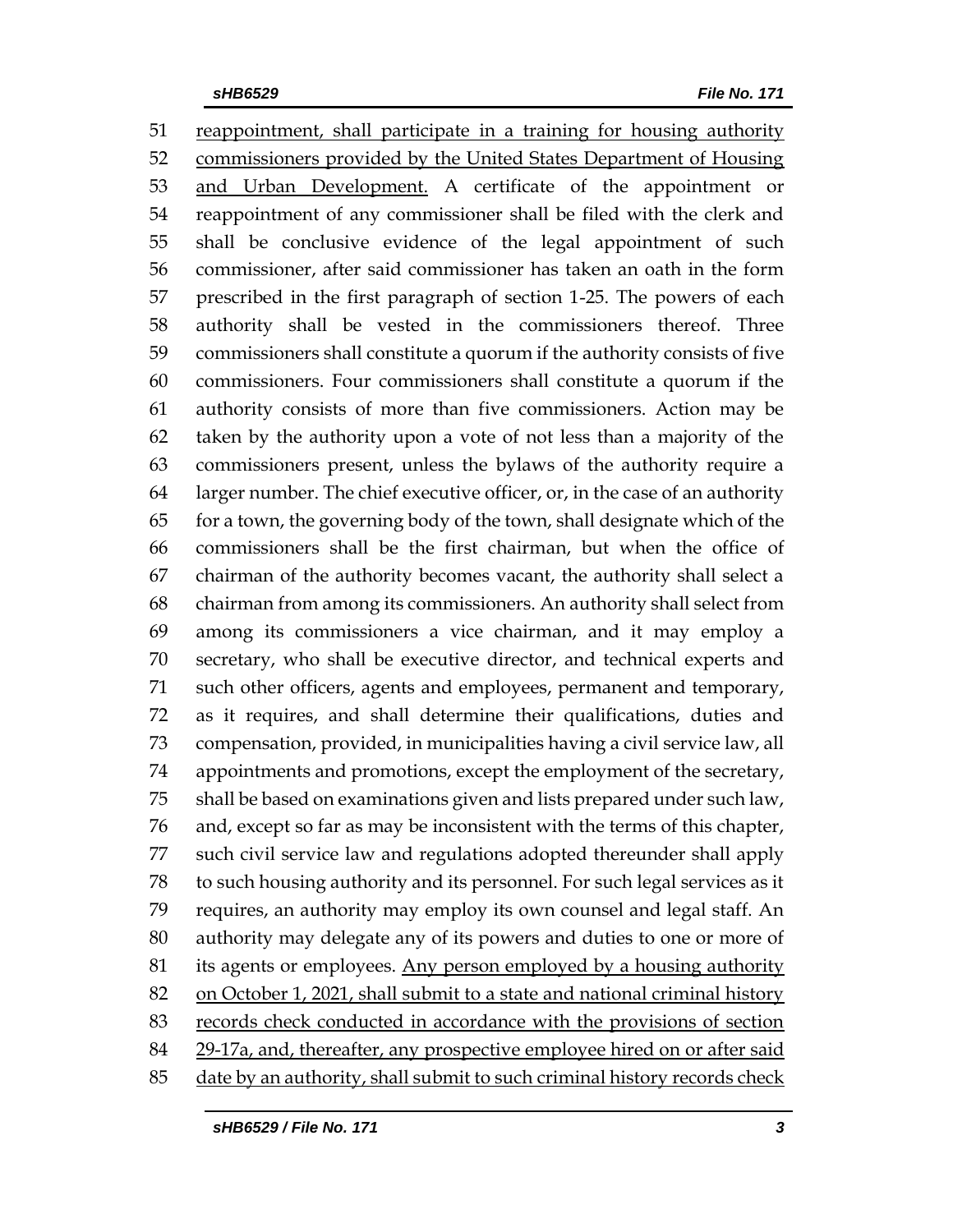prior to commencing employment with the authority. Upon receipt of the criminal history records check information, the housing authority may deny a person employment only upon conducting an individualized assessment in good faith and considering whether (A) there is a substantial nexus between the circumstances of the person's criminal history record information, as defined in section 54-142g, and employment with the housing authority, taking into account the specific facts of the criminal history record information and the essential functions and specific circumstances of the job, (B) there is substantial evidence that the person has not been rehabilitated, and (C) insufficient 96 time has elapsed since the acts underlying the criminal history record information. A commissioner, or any employee of the authority who handles its funds, shall be required to furnish an adequate bond. The commissioners shall serve without compensation, but shall be entitled to reimbursement for their actual and necessary expenses incurred in 101 the performance of their official duties.

 (b) The authority shall designate a tenant organization as the recognized jurisdiction-wide tenant organization only if (1) the members of the governing board of such tenant organization were elected through a jurisdiction-wide election, and (2) such tenant organization satisfies the requirements for elected jurisdiction-wide resident councils pursuant to regulations promulgated by the United States Department of Housing and Urban Development, except that a tenant of the authority shall be eligible to vote in any election for the governing board of such tenant organization and to serve on the governing board of such tenant organization without regard to whether such tenant receives or lives in housing that receives federal assistance. Any tenant organization that has been designated by the authority as the recognized jurisdiction-wide tenant organization may select tenants for appointment as tenant commissioner in accordance with subsection (c) of this section.

 (c) (1) Not less than sixty days before the appointment of any tenant commissioner or the expiration of the term of any tenant commissioner, whichever is earlier, the housing authority shall notify all tenant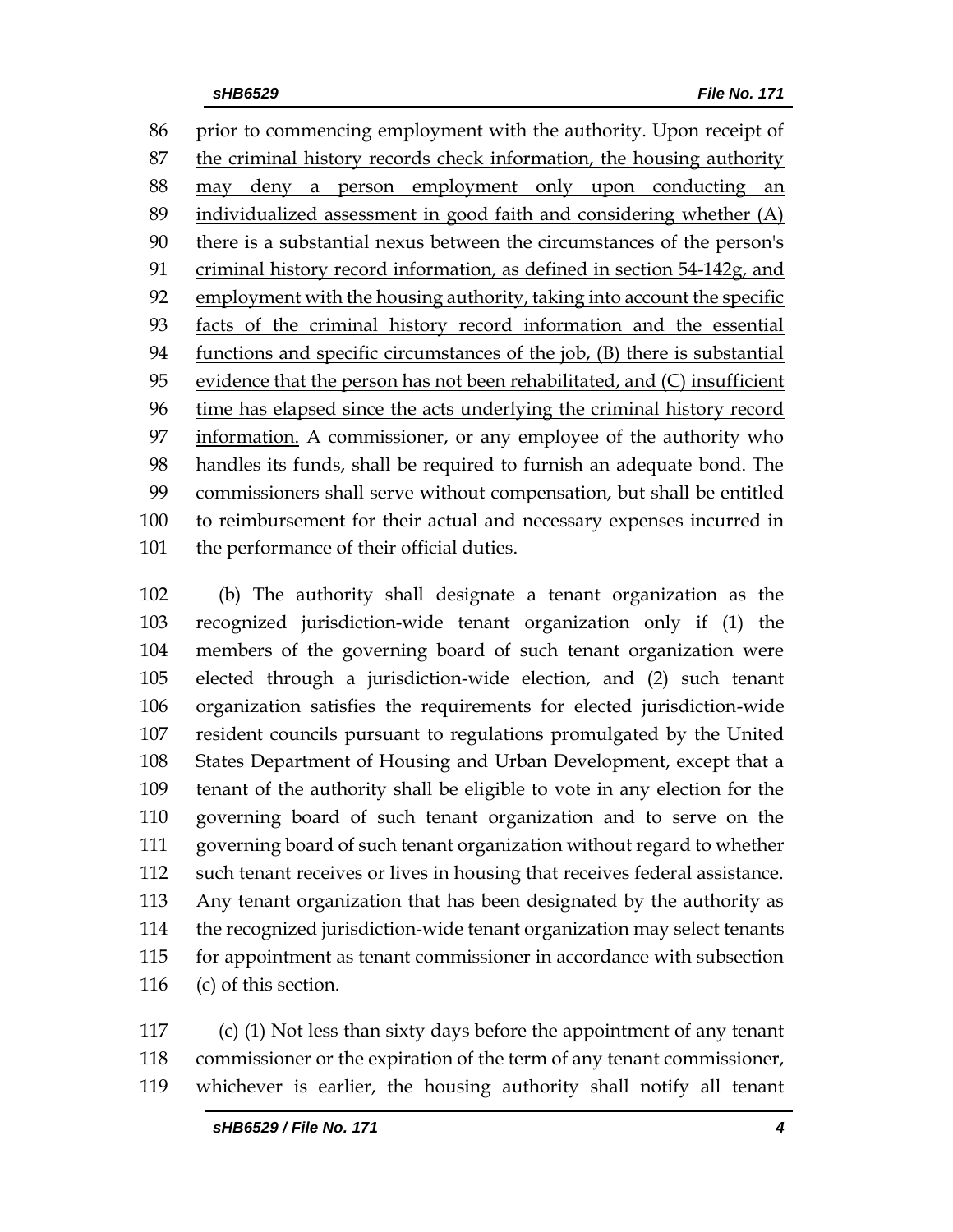organizations comprised of tenants residing within units owned or managed by such housing authority and all tenants of such authority of such pending appointment or expiration of term. The notice shall include information concerning procedures by which tenants may petition for an election pursuant to this subsection.

 (2) The appointee as tenant commissioner shall be selected by a fair election of the tenants of the authority if, not more than thirty days after the authority notifies such tenants of a pending appointment or expiration of term pursuant to subdivision (1) of this subsection, ten per cent of the tenants of the authority or seventy-five tenants of the authority, whichever is less, petition the authority for an election.

 (3) If the tenants of the authority have not petitioned for an election pursuant to subdivision (2) of this subsection, then the appointee as tenant commissioner shall be selected by the recognized jurisdiction- wide tenant organization, if any, by means provided for in the by-laws adopted by such tenant organization. Such means may include, without limitation, a fair election by the tenants of the authority or selection by the governing board of such tenant organization.

 (4) If an appointee as tenant commissioner has not been selected by an election of the tenants of the authority or by other means pursuant to the by-laws adopted by the recognized jurisdiction-wide tenant organization by the date ninety days after the date the housing authority provides notice of a pending appointment or expiration of term pursuant to subdivision (1) of this subsection, then the appointing authority shall select the appointee. In making such selection, the appointing authority shall consider any tenant recommended by any tenant organization within its jurisdiction or the jurisdiction-wide tenant organization.

 (5) The housing authority shall provide all tenants of the authority with written notice of any election conducted pursuant to this subsection or subsection (b) of this section not later than thirty days before the date of such election. For any election conducted pursuant to this subsection for an authority having more than five commissioners,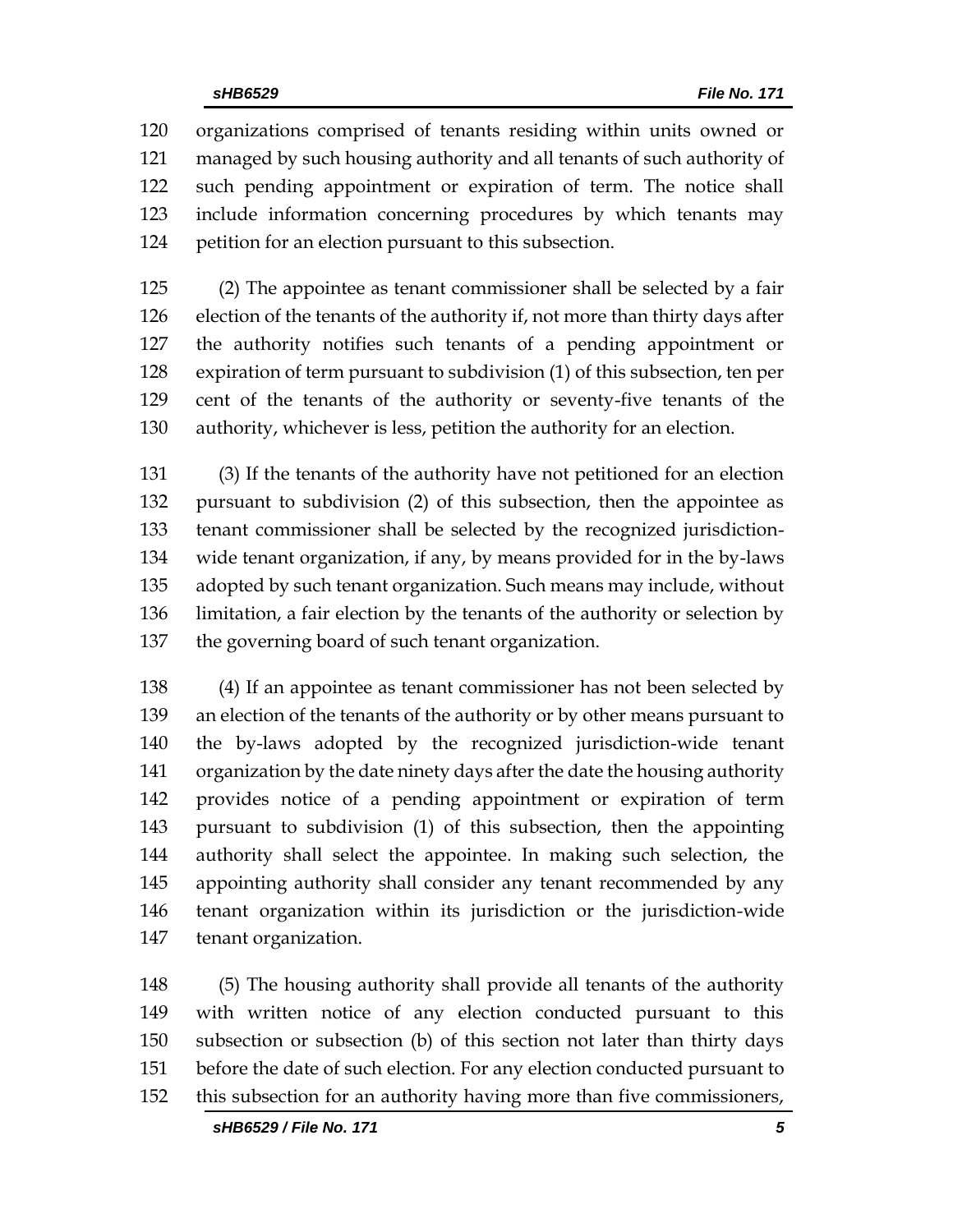the housing authority may establish qualifications for the second tenant commissioner as necessary to achieve compliance with 24 CFR 964.415 or section 9-167a.

 (d) For any election conducted pursuant to subsection (c) of this section, the housing authority shall use its best efforts to secure an impartial entity to administer such election. To the extent practicable, such impartial entity shall be selected with the agreement of the recognized jurisdiction-wide tenant organization, if any. In the event of a dispute concerning the procedure for or results of such election, any person may petition the entity administering such election for a resolution of such dispute.

 (e) Notwithstanding any provision of subsection (a) of this section or any other provision of the general statutes, a commissioner of an authority may serve as a justice of the peace or a registrar of voters.

 Sec. 2. Section 8-68f of the general statutes is repealed and the following is substituted in lieu thereof (*Effective October 1, 2021*):

 Each housing authority which receives financial assistance under any state housing program, and the Connecticut Housing Finance Authority or its subsidiary when **[**said**]** such authority or subsidiary is the successor owner of housing previously owned by a housing authority under part II or part VI of this chapter, shall, for housing which it owns and operates, (1) provide each of its tenants with a written lease, (2) 175 provide each tenant, at the time the tenant signs an initial lease and, 176 annually thereafter, contact information for the management of the housing authority, the local department of public health and the Commission on Human Rights and Opportunities, and a notice of a tenant's rights, (3) adopt a procedure for hearing tenant complaints and grievances, **[**(3)**]** (4) adopt procedures for soliciting tenant comment on proposed changes in housing authority policies and procedures, including changes to its lease and to its admission and occupancy policies, and **[**(4)**]** (5) encourage tenant participation in the housing authority's operation of state housing programs, including, where appropriate, the facilitation of tenant participation in the management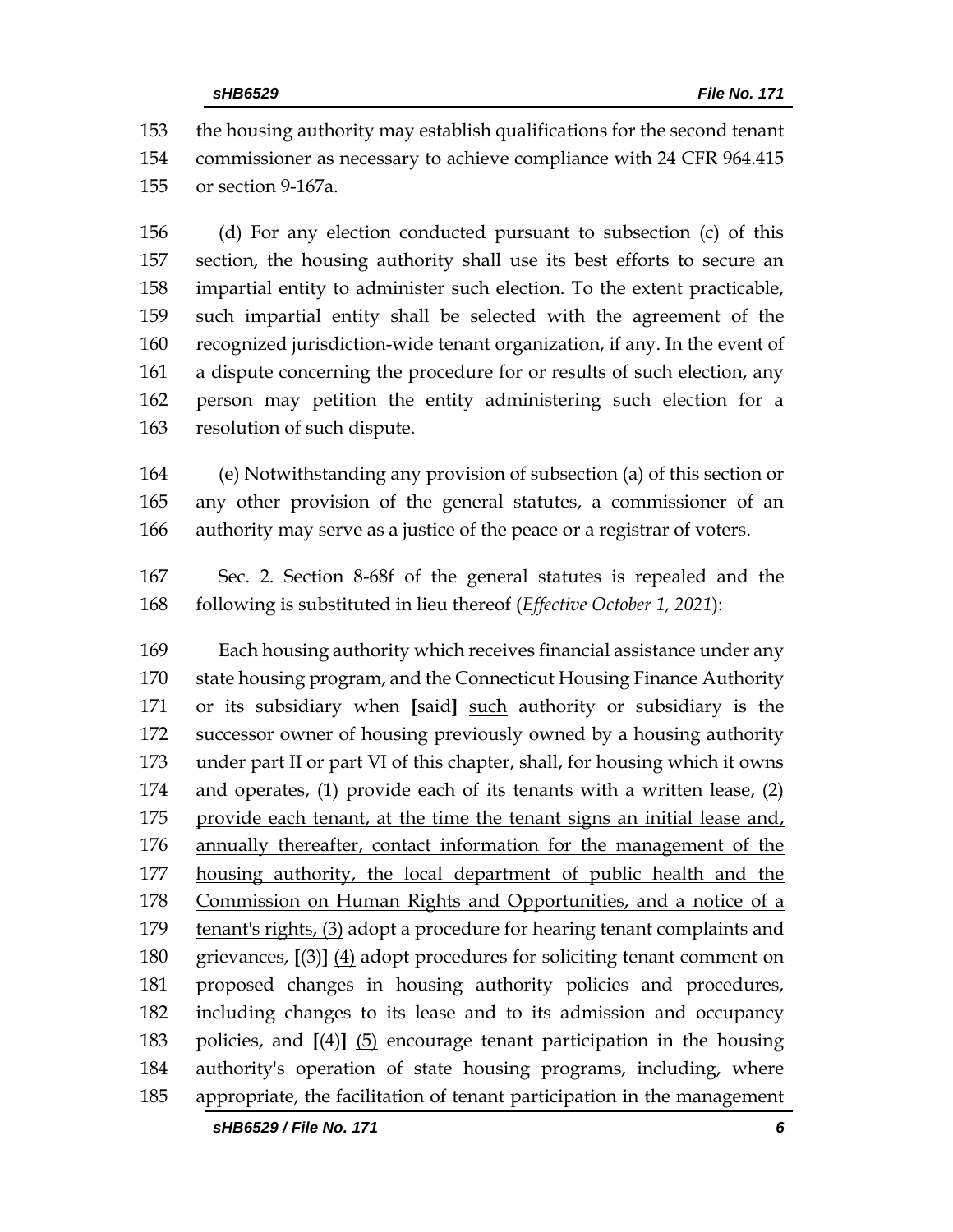of housing projects. If such housing authority or the Connecticut Housing Finance Authority or its subsidiary operates both a federal and a state-assisted housing program, it shall use the same procedure for hearing tenant grievances in both programs. The Commissioner of Housing shall adopt regulations in accordance with the provisions of chapter 54 to establish uniform minimum standards for the requirements in this section.

 Sec. 3. Section 8-68d of the general statutes is repealed and the following is substituted in lieu thereof (*Effective October 1, 2021*):

 (a) Each housing authority shall submit a report to the Commissioner of Housing and the chief executive officer of the municipality in which the authority is located not later than March first, annually. The report shall contain (1) an inventory of all existing housing owned or operated by the authority, including the total number, types and sizes of rental units and the total number of occupancies and vacancies in each housing project or development, and a description of the condition of such housing, (2) a description of any new construction projects being undertaken by the authority and the status of such projects, (3) the number and types of any rental housing sold, leased or transferred during the period of the report which is no longer available for the 206 purpose of low or moderate income rental housing, (4) the results of its annual audit conducted in accordance with subsection (b) of this section, and **[**(4)**]** (5) such other information as the commissioner may require by regulations adopted in accordance with the provisions of chapter 54.

 (b) The commissioners of the authority shall annually contract with a firm of certified public accountants to undertake an independent financial audit of the authority in accordance with generally accepted 213 auditing standards.

This act shall take effect as follows and shall amend the following sections:

| Section 1 | October 1, 2021 | 8-41  |
|-----------|-----------------|-------|
| Sec. 2    | October 1, 2021 | 8-68f |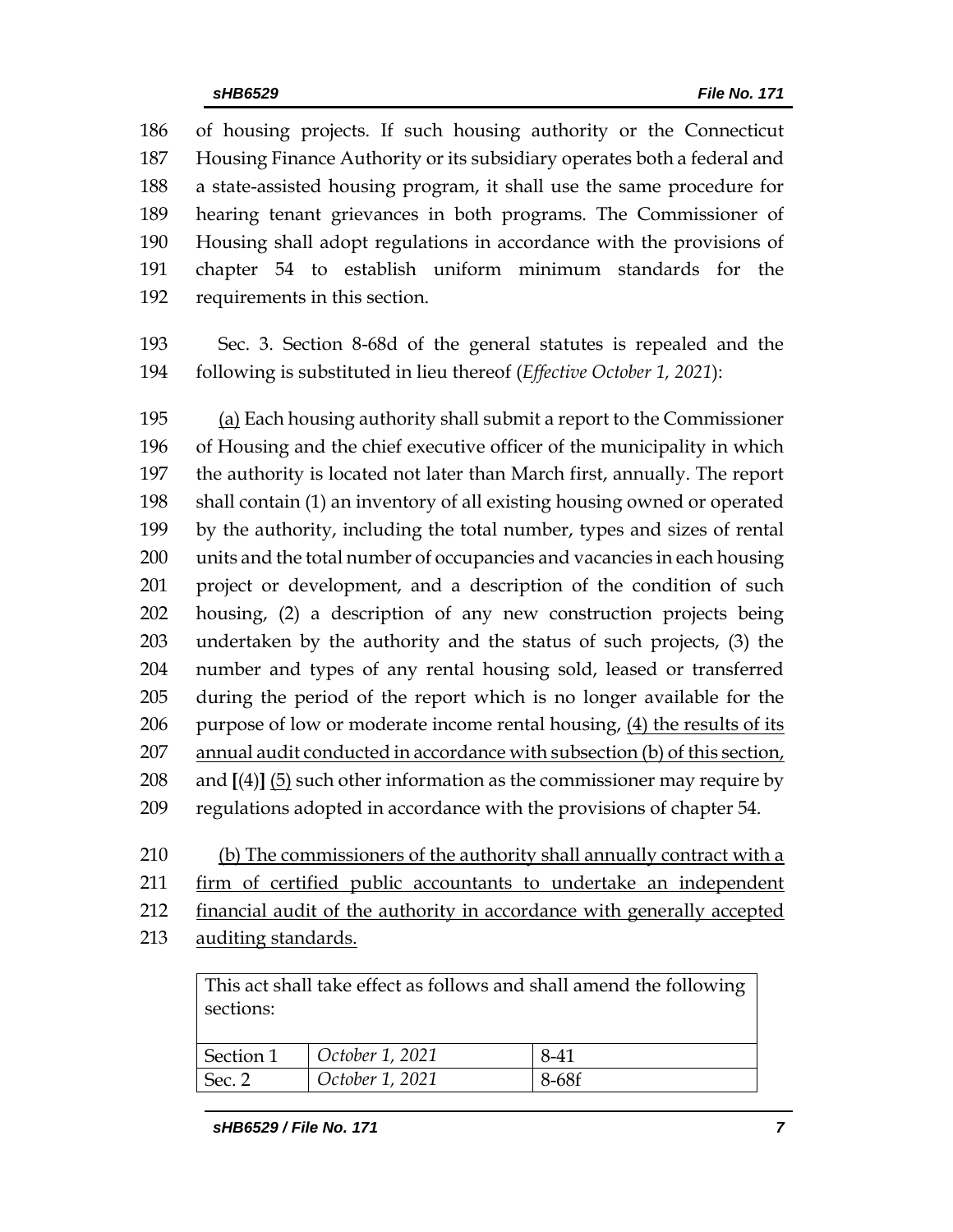| 2021<br>l Sec.<br>October 1 | -682 |
|-----------------------------|------|
|-----------------------------|------|

*HSG Joint Favorable Subst.*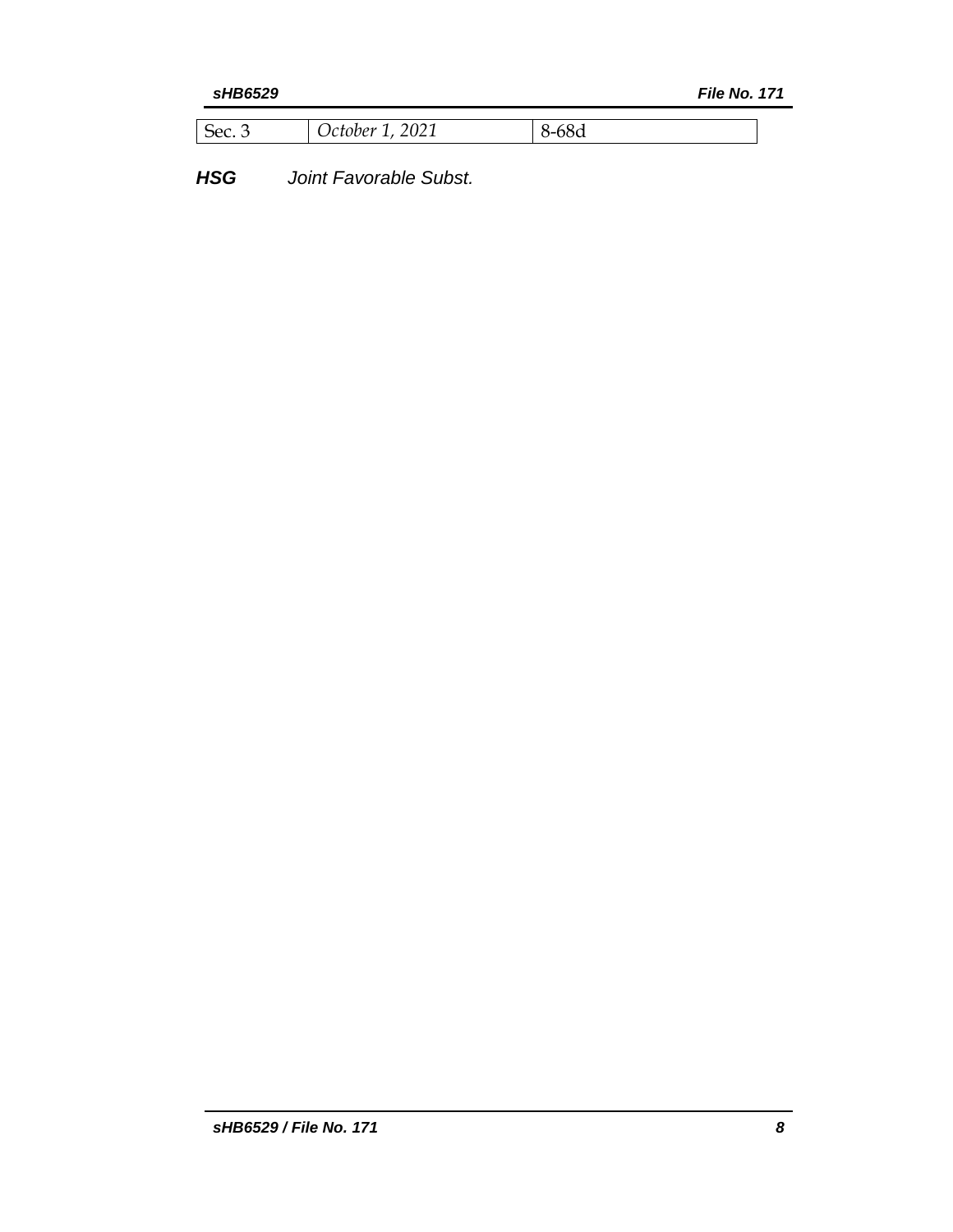*The following Fiscal Impact Statement and Bill Analysis are prepared for the benefit of the members of the General Assembly, solely for purposes of information, summarization and explanation and do not represent the intent of the General Assembly or either chamber thereof for any purpose. In general,*  fiscal impacts are based upon a variety of informational sources, including the analyst's professional *knowledge. Whenever applicable, agency data is consulted as part of the analysis, however final products do not necessarily reflect an assessment from any specific department.*

### *OFA Fiscal Note*

*State Impact:* None

*Municipal Impact:* None

### *Explanation*

The bill 1) establishes background check requirements for housing authority employees and 2) imposes an annual auditing requirement on housing authorities.

This has no fiscal impact on the state or municipalities. Local housing authorities are quasi-government agencies that are created by municipalities. Housing authorities are not financially dependent on the municipalities that create them, nor are those municipalities required to financially support them.

As such, a bill that has a fiscal impact on a housing authority would only subsequently result in a municipal impact if a municipality chose to offer financial support in response to that bill.

*The Out Years*

*State Impact:* None *Municipal Impact:* None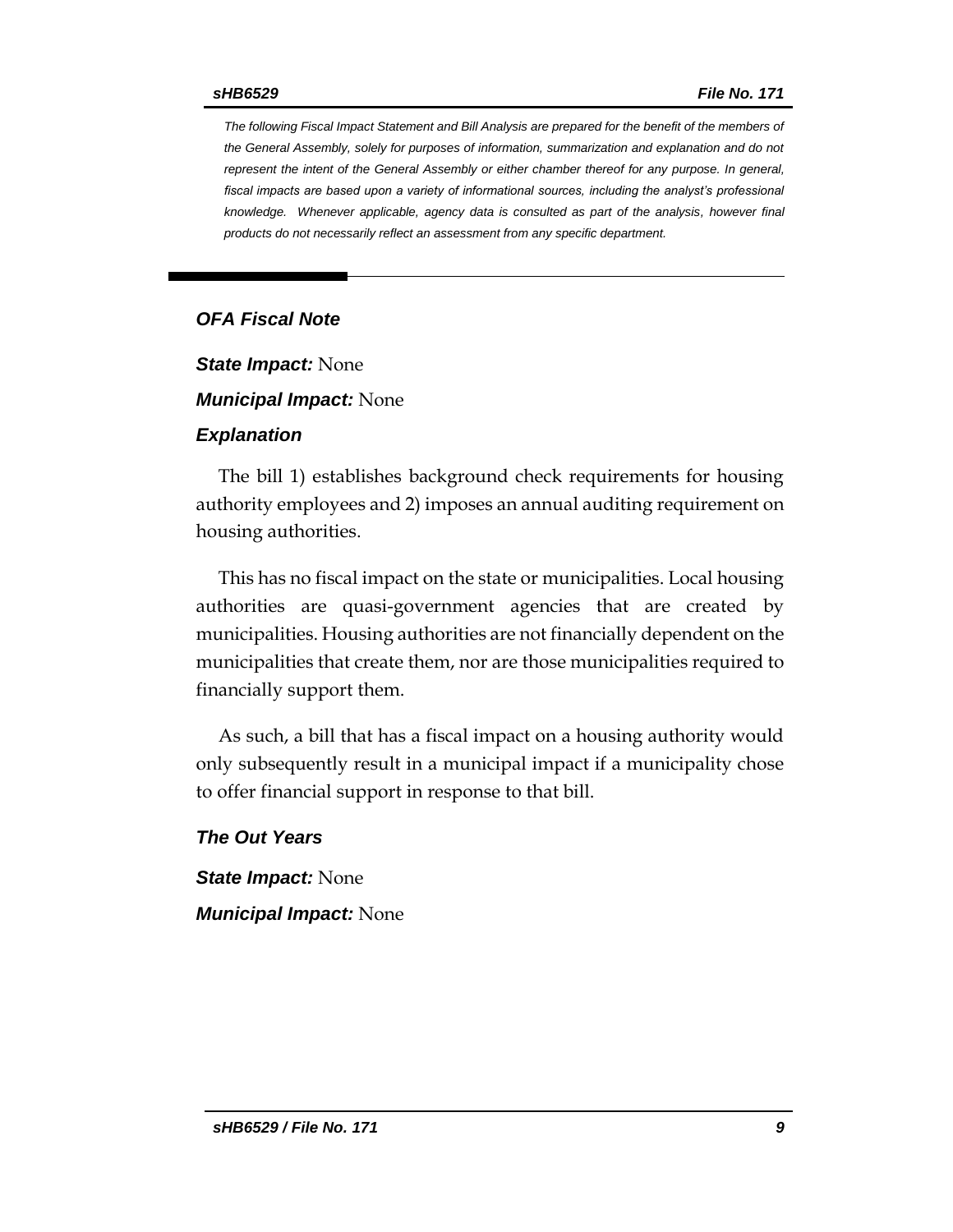## **OLR Bill Analysis sHB 6529**

## *AN ACT CONCERNING HOUSING AUTHORITIES.*

## **SUMMARY**

This bill (1) establishes background check requirements for housing authority employees (§ 1), and (2) imposes an annual auditing requirement on housing authorities (§ 3). These requirements apply to local and regional housing authorities and the Connecticut Housing Authority, if it operates as a housing authority. (In practice, only local housing authorities are subject to the bill's provisions.)

The bill requires (1) existing housing authority commissioners to participate in federal Department of Housing and Urban Development (HUD) commissioner training by January 1, 2022, and (2) new commissioners to participate in the training upon appointment (§ 1).

Finally, the bill also requires housing authorities receiving state assistance and the Connecticut Housing Finance Authority (if it or its subsidiaries are successor owners to housing previously owned by a local authority) to annually provide tenants, beginning when they sign their initial lease, (1) contact information for the authority's management, local public health department, and Commission on Human Rights and Opportunities, and (2) a notice of tenant rights (§ 2).

EFFECTIVE DATE: October 1, 2021

## **BACKGROUND CHECKS**

Beginning October 1, 2021, this bill requires housing authority employees to undergo a State Police Bureau of Identification state and national criminal background check. The bill adopts similar requirements for employees hired by housing authorities after that date by requiring them to submit to the background check prior to starting